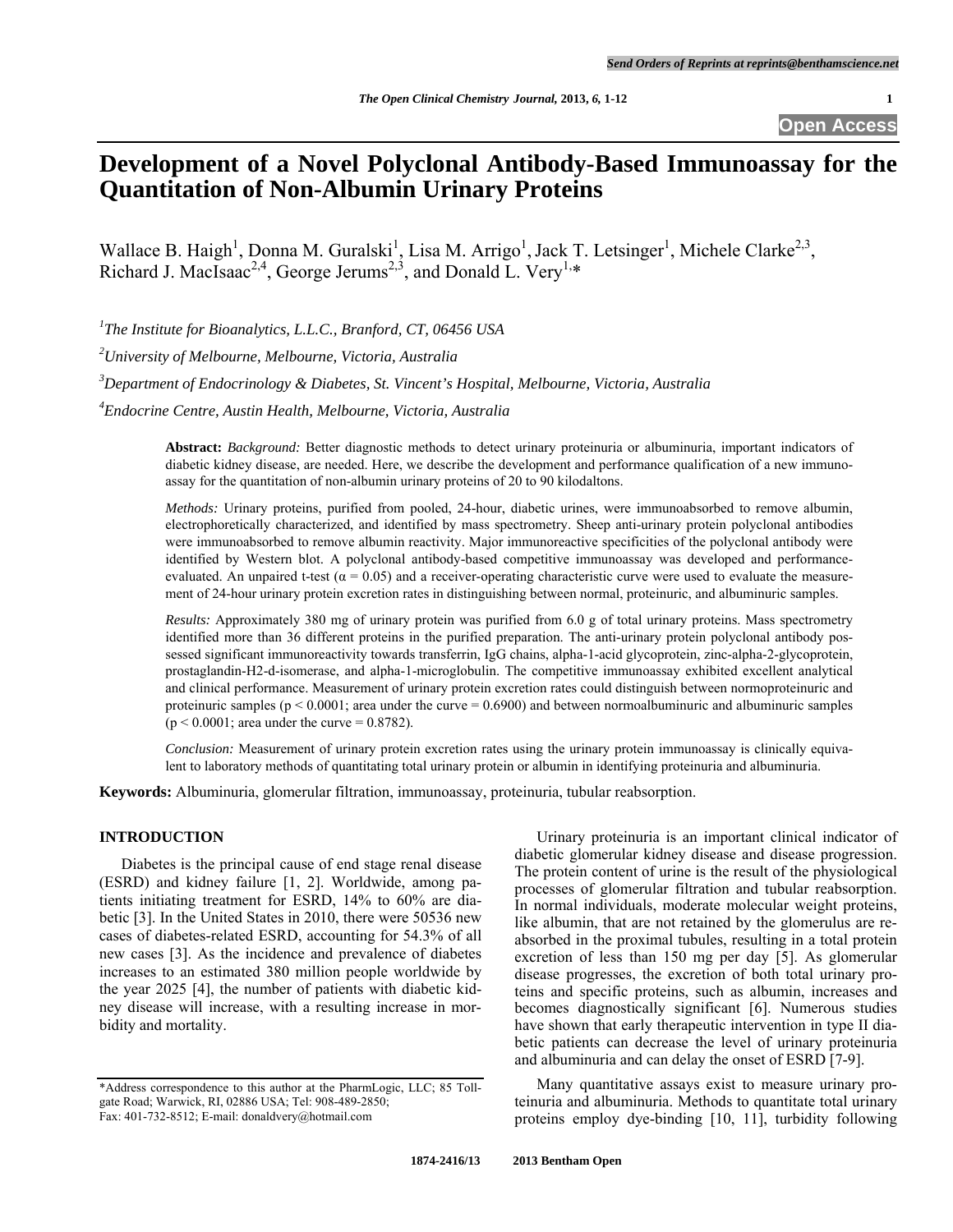protein precipitation [12], precipitation using trichloroacetic acid [13], and biuret reagent [14]. Albumin can be quantitated by antibody-based methods such as nephelometry, immunoturbidimetry, radioimmunoassay, and enzyme immunoassay [15, 16]. While these methods have advantages, all have significant disadvantages that can adversely affect their clinical utility. Dye-binding assays quantitate proteins differently due to differential binding to various proteins making standardization of results difficult [17, 18]. Additionally, the measurement of urinary proteins at low concentrations of total protein is not accurate or precise [18-20]. The accurate and precise quantitation of urinary albumin using immunoassays can be limited by the epitopic specificity of the antibodies used in the assays, and the lack of a suitable reference standard and reference procedure [18, 21]. Also, as albumin is a moderately large protein of approximately 68 kilodaltons (kDa), a significant amount of glomerular and/or tubular impairment must have already occurred in order for a pathological amount of albumin and other large molecular weight proteins to be detected in the urine [5]. Clearly, improved methods of detecting urinary proteinuria are needed so that that renoprotective therapy can be initiated, thereby reducing disease-associated morbidity and mortality.

 Here, we describe the development and performance evaluation of a novel competitive immunoassay for the quantitation of non-albumin urinary proteins. The key components of this immunoassay are: a purified and biochemically characterized collection of 20 kDa to 90 kDa, non-albumin, urinary proteins that were purified from 24-hour collections of urine from non-diabetic and diabetic patients; and an immunologically characterized polyclonal antibody specific for the purified urinary proteins. Additionally, we demonstrate the clinical equivalence of this new test to clinical laboratory methods of detecting proteinuria and albuminuria by the analysis of 24-hour urine samples obtained from a collection of 343 normoproteinuric and proteinuric diabetic patients.

## **MATERIALS AND METHODOLOGY**

#### **Human Urine Samples**

 For the purification of urinary proteins, twenty-four hour collections of human urine from normoproteinuric (protein excretion  $\leq 150$  mg per 24 hours; n = 5) and proteinuric diabetics (protein excretion  $\geq$  150 mg per 24 hours; n = 7) were obtained from AusAM Diagnostics, Inc. (Melbourne, Victoria, Australia). Urine from all donors was pooled (approximately 22.5 L, total volume) prior to urinary protein purification. Single timepoint collections of individual urine samples and sample pools (three to five donors), used to performance qualify the urinary protein immunoassay, were obtained from Bioreclamation, Inc. (Westbury, NY, USA). Twenty-four hour urine collections from 343 diabetic donors (normoproteinuric,  $n = 291$ ; proteinuric  $n = 52$ ; normoalbuminuric, albumin excretion  $\leq$  30 mg per 24 hours, n = 281; albuminuric, albumin excretion  $\geq$  30 mg per 24 hours, n = 62), used to evaluate the clinical equivalency of the antiurinary protein immunoassay, were obtained from the Endocrine Centre, Austin Health (Melbourne, Victoria, Australia). Total urinary protein concentration in 24-hour samples was determined using the Microprotein (M-TP) method, a timed endpoint, pyrogallol red – molybdate binding assay, on Beckman Coulter's SYNCHRON System (Brea, CA, USA). Albumin concentrations were determined using the Microalbumin (MA) method, an immunoturbidimetric method, on the SYNCHRON System. All urine samples were adjusted to pH 9.0 and stored at -20°C prior to analysis.

 All human urine samples used in these retrospective studies were collected under informed donor consent in accordance with the policies and procedures of the Institutional Review Board of the organization that provided the samples.

#### **Purification of Urinary Proteins from Human Urine**

 Urinary proteins were purified from pooled, twenty-four hour urines collected from twelve diabetic patients as summarized in Fig. (**1**). Pooled human urine was thawed, 1 mM EDTA and 150 µM PMSF were added, and urine was centrifuged at  $10000 \times g$ ,  $4^{\circ}$ C, 45 minutes. The supernatant was salt fractionated with  $85\%$  (NH<sub>4</sub>)<sub>2</sub>SO<sub>4</sub> overnight at 4<sup>o</sup>C. Following centrifugation (10000 x  $\overline{g}$ , 4°C, 45 minutes), the pellet was resuspended and dialyzed overnight at 4°C versus 50 mM Tris, pH 8.0 and 250 mM NaCl, pH 7.4. Aliquots of the precipitated protein preparations were passed over an antihuman serum albumin antibody (Dako Cytomation, Glostrup, Denmark) immunoaffinity column to remove albumin from the preparation. Column flow-through fractions were collected, pooled, and concentrated using a Centriprep™ YM-30 device (EMD Millipore, Billerica, MA, USA). The retentate from the filtration was further purified by high performance liquid chromatography (HPLC) using two Sephadex GF-250 gel filtration columns. Column fractions were characterized by sodium dodecyl sulfate-polyacrylamide gel electrophoresis (SDS-PAGE) and aliquots corresponding to urinary proteins of molecular weight 20 to 90 kDa were pooled to yield the final preparation of urinary proteins.

 During urinary protein purification, all protein concentrations were determined using a Pierce BCA Protein Determination Kit (Thermo Scientific, Rockford, IL, USA).

#### **Polyacrylamide Gel Electrophoresis and Western Blot Analysis of Urinary Proteins**

 Purified urinary protein preparations were characterized by the SDS-PAGE method of Fairbanks [22] and by the nondenaturing PAGE method of Ornstein [23] using precast, Novex, 12% acrylamide gels (Life Technologies Corporation, Carlsbad, CA, USA) at 20 mA per gel for 8 hours at 4°C. Molecular weight standards (Bio-Rad Laboratories, Hercules, CA), purified protein standards (Sigma-Aldrich), and protein bands were visualized by staining with 1% Coomassie Blue R250 in 50% methanol, 10% acetic acid.

 For Western blot analysis, protein bands were blotted onto polyvinylidene fluoride (PVDF) membranes (EMD Millipore) in transfer buffer (50% methanol, 10% acetic acid) at  $200 \text{ V}$  for 6 hours at  $4^{\circ}$ C. Membranes containing transferred proteins were blocked with 1% casein (Sigma-Aldrich) in PBS and sequentially incubated for 1 hour at room temperature in 10 µg/mL of anti-urinary protein polyclonal antibody followed by 2 µg/mL of goat anti-sheep IgGhorseradish peroxidase (Sigma-Aldrich). Immunoreactive protein bands were visualized by the sequential addition of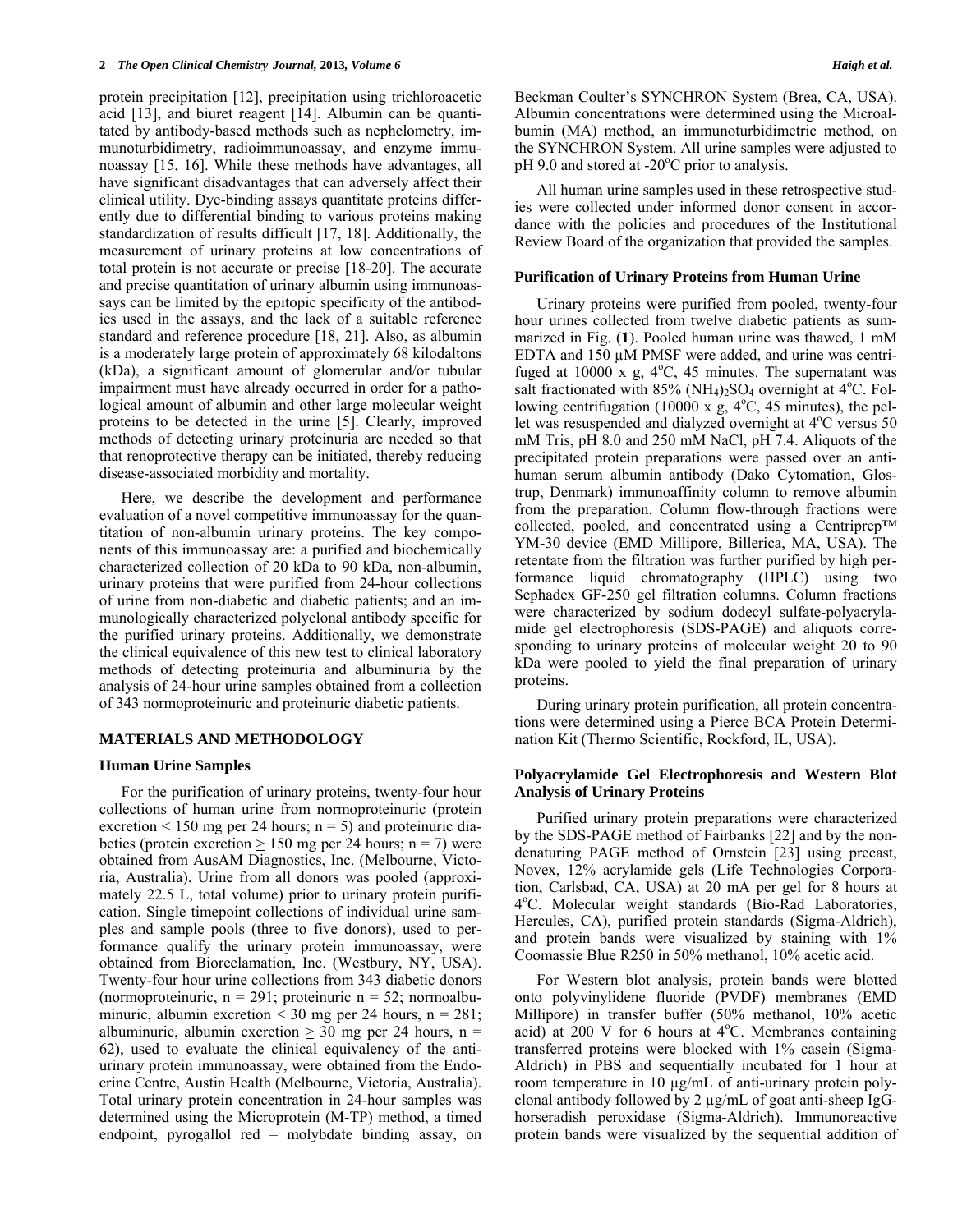

**Fig. (1).** The biochemical purification strategy used to purify urinary proteins from human diabetic urine. Urinary proteins, from pooled human diabetic urine, were purified by a sequential series of centrifugation, salt fractionation, affinity chromatography, and HPLC gel filtration procedures as described in Materials and Methodology. Approximately 380 mg of purified urinary protein was obtained from approximately 2.8 g of total urinary protein.

TMB Substrate Solution (Thermo Scientific) and a 0.1 N NaOH stop solution.

#### **LC-MS/MS Analysis of Urinary Protein Preparations**

 To promote the detection of less abundant proteins in the urinary protein preparation by liquid chromatographytandem mass spectrometry (LC-MS/MS) analysis, transferrin (Trf) and IgG were removed from the albumin-absorbed, urinary protein preparation by sequential immunoaffinity absorption using an anti-Trf monoclonal antibody (Sigma-Aldrich Corporation, St. Louis, MO, USA) and a goat antihuman IgG antibody (Bethyl Laboratories, Inc., Montgomery, TX, USA). Absorptions were performed using the Pierce Hybridization Buffer System (Thermo Scientific).

 Urinary protein bands in slices of non-denaturing gels were excised and eluted in 100 µL of 0.1 M TBS pH 8.4 overnight at  $4^{\circ}$ C and dialyzed versus 0.1 M TBS pH 8.4 containing NaCl and magnesium [24]. Proteins eluted from the gel slices and aliquots of the albumin-Trf-IgG-absorbed urinary protein preparation were digested with trypsin and endoproteinase Lys-C (Lys-C) for 1 hour at  $37^{\circ}$ C, and lyophilized. Digestions of proteins eluted from gel slices [24] and from aliquots of the albumin-Trf-IgG-absorbed urinary protein preparation [25] were performed as previously described. LC-MS/MS analysis of digested urinary protein and gel slice preparations of urinary proteins was performed by Transitions Therapeutics, Inc. (Toronto, Ontario, Canada) and the Keck Biotechnology Resource Laboratory at Yale University (New Haven, CT, USA), respectively. For each protein detected, each site generated an "Average Abundance Score" (a measure of the relative confidence of specific protein detection) and reported the "Average Number of Peptides Detected." The abundance score and number of peptides detected for each specific protein is reported as the average of the duplicate determinations from both testing sites.

## **Production and Purification of the Anti-urinary Protein Polyclonal Antibodies**

 The production and purification of sheep polyclonal antibodies to the albumin-absorbed urinary protein preparation is summarized in Fig. (**2**). Six outbreed sheep were sequentially immunized with 0.5 mg of purified, albumin-absorbed, urinary protein by Rockland Immunochemicals, Inc. (Gilbertsville, PA, USA) according to their 60 day protocol. Production bleeds on all animals were performed on day 58 and every 60 days thereafter. All prebleed, testbleed, and production bleed anti-urinary protein antibody titers were determined by direct-binding ELISA. Additionally, all prebleed, testbleed, and production bleeds were evaluated for antiurinary protein reactivity by Western blot.

 Crude sheep anti-urinary protein antiserum was diluted 1:2 in PBS, 250 mM NaCl, pH 7.4 and batch purified by sequential immunoaffinity chromatography using a 5 mL Protein G Plus column (Thermo Scientific) to concentrate serum IgG, a 100 mL human serum albumin column containing 5 g of albumin to remove human serum albumin-specific antibodies, and a 10 mL urinary protein column containing 50 mg of urinary protein to purify anti-urinary protein antibodies. One mL fractions of anti-urinary protein-specific antibodies were eluded from the urinary protein column using 0.1 M acetic acid. Column fractions were neutralized and monitored for protein content by absorbance at 280 nm. Fractions with the highest absorbance were pooled and dialyzed overnight at  $4^{\circ}$ C versus PBS.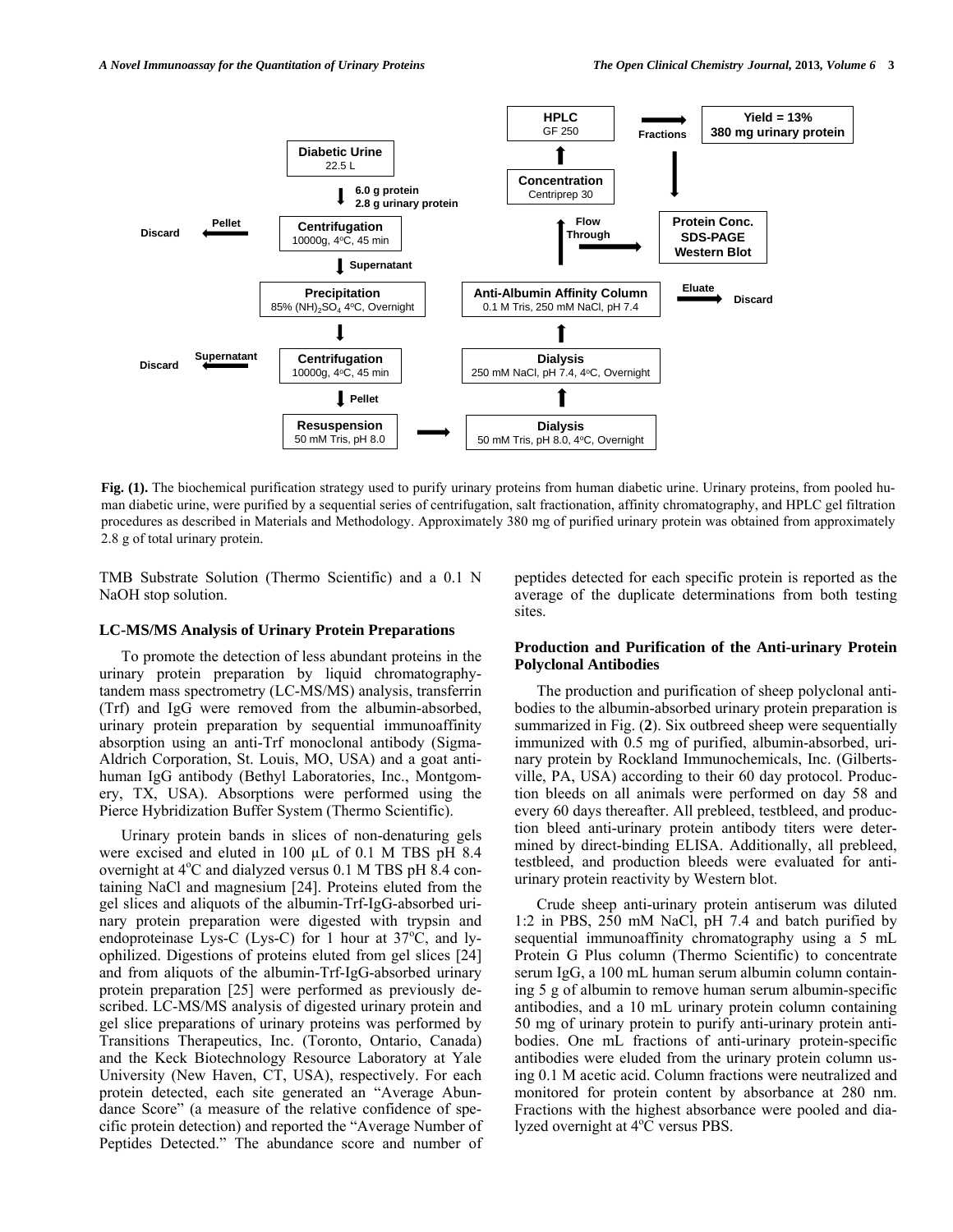![](_page_3_Figure_2.jpeg)

**Fig. (2).** Production and biochemical purification of the sheep anti-urinary protein polyclonal antibody. Six outbred sheep were sequentially immunized with purified human urinary protein emulsified in Complete Freund's Adjuvant (CFA), Incomplete Freund's Adjuvant (IFA) or phosphate buffered saline. Sheep anti-UP polyclonal antibodies were purified from high titered antisera by sequential affinity chromatography using Sephadex columns covalently conjugated with protein G, human serum albumin, and purified urinary protein as described in Materials and Methodology.

#### **The Urinary Protein Competitive ELISA**

 A competitive ELISA, employing the purified urinary protein preparation and the purified sheep polyclonal antiurinary protein antibody preparation, was developed for use in clinical sample analysis. In this assay, the purified urinary protein preparation, that was absorbed to remove only albumin, was used to coat the microtiter plate and as an assay standard. Urinary protein, coated onto the microtiter plate or present in a clinical sample or assay standard, competed for the binding of biotinylated sheep anti-urinary protein polyclonal antibodies. For use in the ELISA, the sheep antiurinary protein antibodies were biotinylated using an E-Z Link Sulfo-NHS Biotinylation Kit (Thermo Scientific).

 Immulon 4HBX 96-well microtiter plates (Thermo Scientific) were coated with 100  $\mu$ L per well of 0.5  $\mu$ g/mL of albumin-absorbed urinary protein for 1 hour at room temperature. Following aspiration, the plate was blocked with 150 µL per well of 0.5 mg/mL ovalbumin (Sigma-Aldrich) in PBS, 0.05% Tween-20 for 1 hour at room temperature, and washed four times with 300 uL per well of PBS, 0.05% Tween-20. To each well of the plate: 50 µL per well of PBS, 0.05% Tween-20; 25 µL per well of serially-diluted, albumin-absorbed urinary proteins (assay standards that are serial dilutions of the urinary protein preparation used for sheep immunization;  $4X$  concentration,  $100 \mu g/mL$  to  $0.39 \mu g/mL$ ; final concentration, 20  $\mu$ g/mL to 0.10  $\mu$ g/mL) or sample dilution; and 25 µL per well of biotinylated anti-urinary protein polyclonal antibody (4X concentration, 820 ng/mL; final concentration, 205 ng/mL) was added and incubated for 1

hour at room temperature. Following washing, color was developed by sequential addition of 100 µL per well of a 1:25000 dilution of streptavidin-horseradish peroxidase (Sigma-Aldrich) in PBS, 0.05% Tween-20 for 1 hour at room temperature; 100 µL per well of TMB substrate (Sigma-Aldrich) for 20 minutes at room temperature in the dark; and 75  $\mu$ L per well of 1 M H<sub>2</sub>SO<sub>4</sub>. The concentration of urinary protein in samples was determined using a fourparameter standard curve fit of optical density at 450 nm versus urinary protein concentration of assay standards. Sample analysis results were reported as the mean of duplicate determinations.

# **Performance Evaluation of the Urinary Protein Competitive ELISA**

 The analytical performance of the urinary protein competitive ELISA was evaluated by determining the assay's interassay precision, dynamic range, upper limit of quantitation (ULQ), lower limit of quantitation (LLQ), accuracy, and dilution linearity. The interassay precision of assay standards and three pools of human urine (high, medium, and low concentrations of urinary proteins) was determined in 12 separate interassay precision runs. The average urinary protein concentration and percent coefficient of variation (%CV) were determined across all 12 interassay precision runs. The ULQ and LLQ of the assay were defined as the highest and lowest calibrator concentrations giving acceptable precision (%CV  $\leq$  20%) in the interassay precision evaluation. The dynamic range of the assay was defined as the LLQ – ULQ. To evaluate assay accuracy, aliquots of three urine samples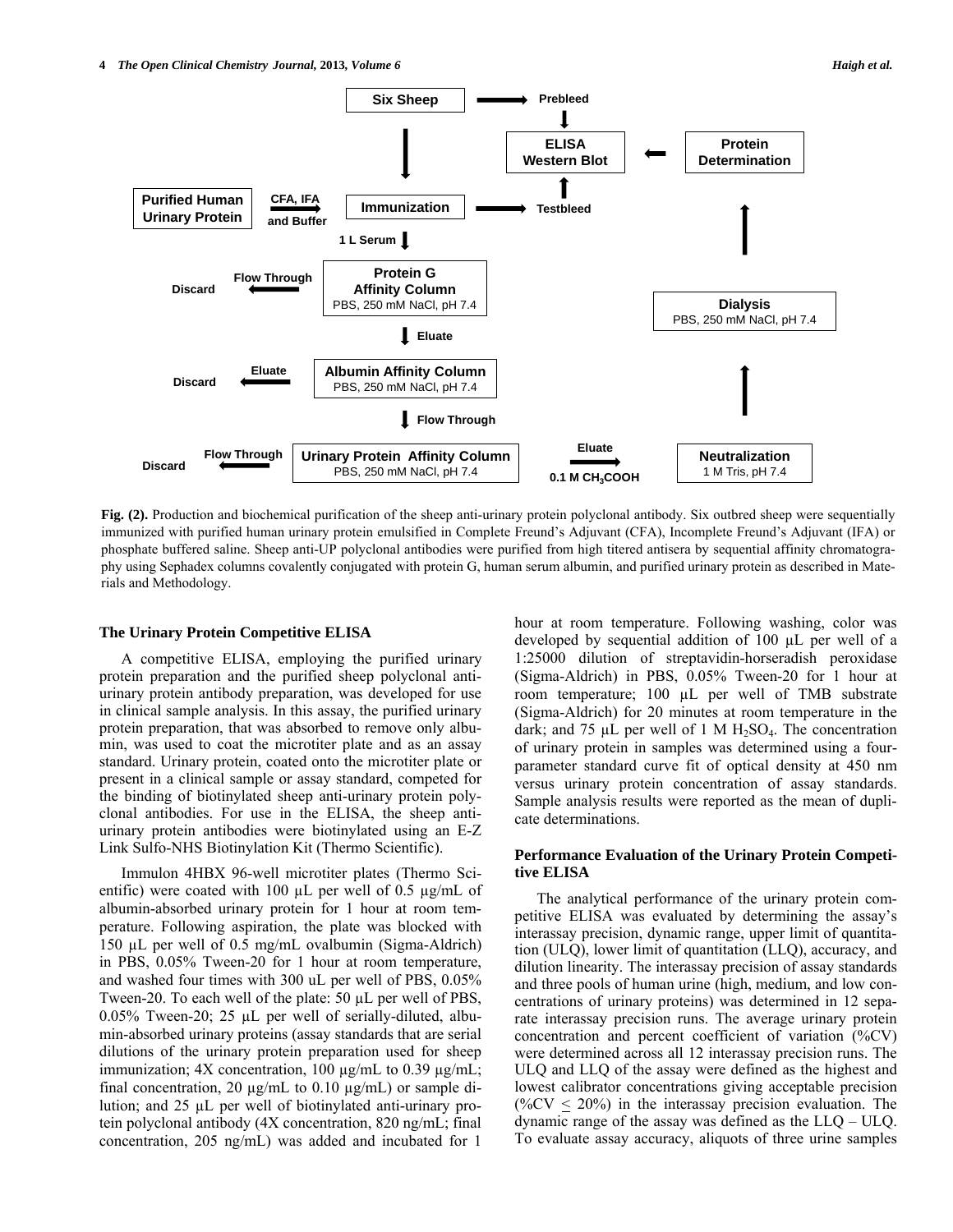#### *A Novel Immunoassay for the Quantitation of Urinary Proteins The Open Clinical Chemistry Journal,* **2013***, Volume 6* **5**

were spiked with three concentrations of urinary protein (10, 50, and 150 µg/mL). As controls, 10, 50, and 150 µg/mL concentrations of urinary protein were also spiked into PBS. Spiked urine and PBS samples, and unspiked aliquots of each urine sample, were analyzed in the immunoassay. The % recovery of urinary protein in each spiked sample was determined as:

## $%$  recovery = (observed urinary protein concentration) expected urinary protein concentration) x 100

 The observed concentration equals the urinary protein concentration in each spiked sample (as determined by the immunoassay), and the expected concentration equals the urinary protein concentration of the spiked PBS control plus the urinary protein concentration of the unspiked sample. The average % recovery for each sample across all three spiked concentrations was determined. The dilution linearity of the assay was evaluated by determining the % recovery of endogenous urinary protein in a sample of pooled of human urine that was diluted from 1:5 to 1:200. All calculations of average urinary protein concentrations, %CV, and % recovery were determined using EXCEL software (Microsoft, Redmond, WA, USA). In all performance qualification analyses, samples whose concentrations fell outside the analytical range of the assay were diluted and reanalyzed until the determined concentration fell within the analytical range of the assay. The urinary protein concentration determined upon sample dilution was then multiplied by the sample dilution factor to determine the urinary protein concentration in the undiluted sample.

 The clinical equivalence of the urinary protein assay results to total protein assay results, determined using Beckman Coulter's SYNCHRON M-TP method, or to albumin assay results, determined using Beckman Coulter's SYN-CHRON MA method was evaluated by the analysis of 24 hour urine samples collected from 343 diabetic samples. All samples were analyzed in duplicate in each of the three assay with the mean (m) of the individual replicates reported as the sample analysis result. Samples were classified as normoproteinuric ( $n = 291$ ) or proteinuric ( $n = 52$ ) based on 24 hour total protein excretion results using the M-TP method, or as normoalbuminuric ( $n = 281$ ) or albuminuric ( $n = 62$ ) based on 24 hour excretion results using the MA method. Clinical equivalence of 24 hour urinary protein excretion rates (UPER, units of mg per 24 hours), determined using the urinary protein assay, in identifying proteinuria or albuminuria was assessed by statistical comparison of UPER results in normoproteinuric and proteinuric samples, and in normoalbuminuric and albuminuric samples using a two-tailed, unpaired t-test ( $\alpha = 0.05$ ). In these statistical comparisons, as the sample sizes are large, standard error of the mean (SEM) was used, instead of standard deviation, as an expression of sample variance. Additionally, a receiver-operating characteristic (ROC) curve of UPER cutoff values was generated to assess the ability of a UPER measurement to identify proteinuric or albuminuric samples. Graphical representation of UPER sample analysis results, the ROC curves, and calculation of the sample replicate m, SEM, t statistics, p values, area under the curves (AUC), and the 95% confidence interval (CI) of the AUC were performed using GraphPad PRISM 5.00 software (GraphPad Software, Inc., San Diego, CA, USA).

## **RESULTS**

## **Purification of Proteins from Human Diabetic Urine**

 Urinary proteins were purified from pooled, twenty-four hour urines collected from twelve diabetic patients as described. Following removal of endogenous albumin *via* immunoaffinity chromatography, the urinary protein preparation was passed over a size-exclusion column and the flowthrough fractions (Fig. **3**, panel **A**) were analyzed by reducing SDS-PAGE (Fig. **3**, panel **B**). Electrophoretic analysis revealed that all column fractions contained a heterogeneous

![](_page_4_Figure_10.jpeg)

**Fig (3).** Gel filtration and reducing SDS-PAGE analysis of purified urinary proteins revealed a complex mixture of proteins that did not contain albumin. During purification, urinary protein preparations were subjected to HPLC size exclusion chromatography using a GF-250 column (panel **A**). Column flow-through fractions were collected (numbered in panel **A**) and further analyzed by reducing SDS-PAGE (panel **B**). SDS-PAGE lanes 1 and 12, molecular weight standards with molecular weights indicated in units of kilodaltons; lane 2, partially purified, albumin depleted, urinary protein preparation that was loaded onto HPLC column; lanes 3 – 10, HPLC column fractions 3 to 10 from panel A; and lane 11, commercially obtained, purified, human serum albumin standard.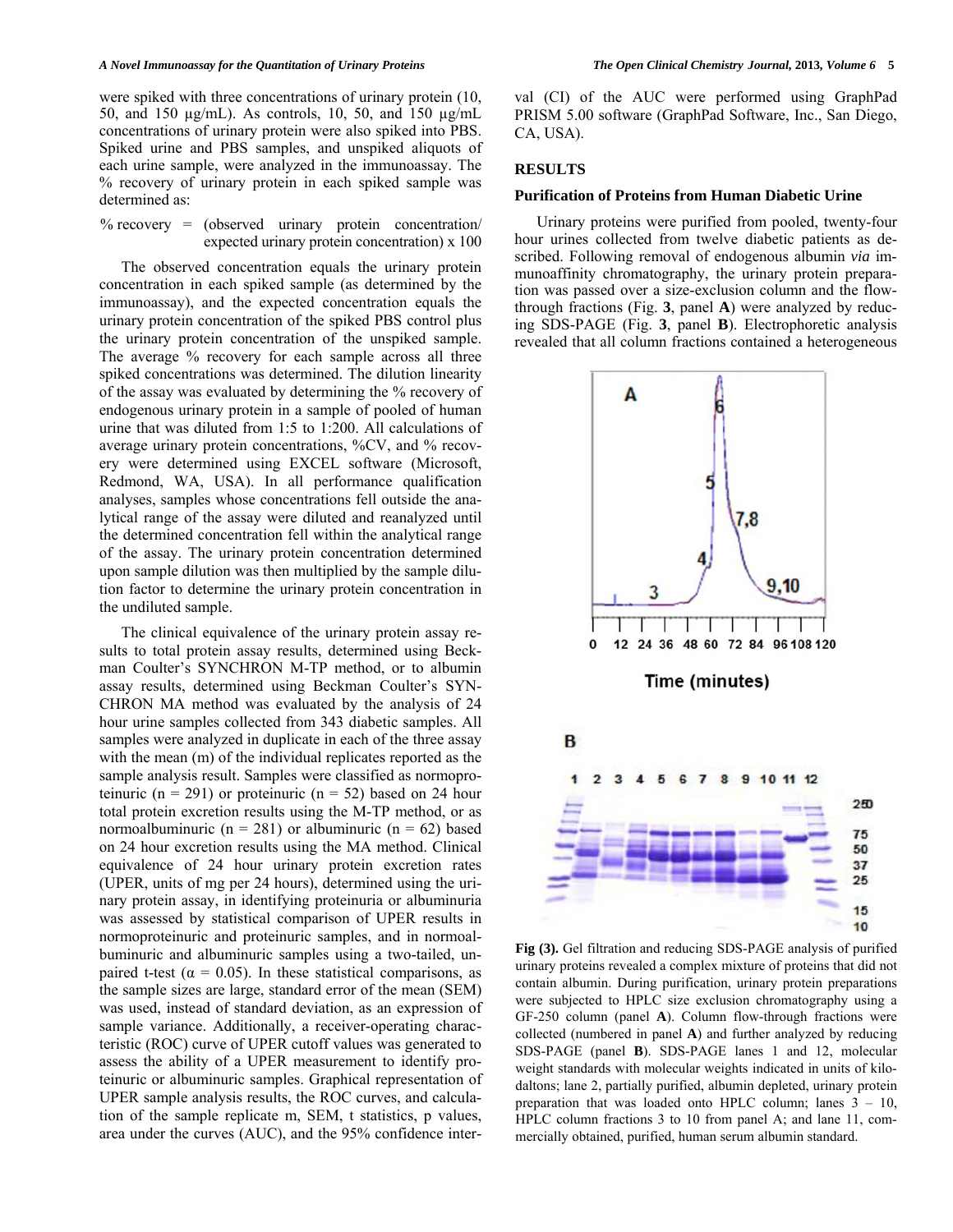collection of proteins of varying molecular weights and that the immunoaffinity procedure was successful in removing all detectable albumin from the urinary protein preparation. HPLC column fractions 4 through 8 (corresponding to urinary proteins of approximately 20 to 90 kDa) were pooled to constitute the final urinary protein preparation. From approximately 22.5 L of pooled urine, containing 6 g of total protein and 2.8 g of urinary protein (as determined by the urinary protein immunoassay), 380 mg of purified urinary protein was obtained, corresponded to a yield of 13.6%.

## **Identification of Proteins in the Urinary Protein Preparation**

 To identify the specific proteins present in the urinary protein preparation, aliquots of the urinary protein preparation that were initially absorbed to remove albumin, were further absorbed to remove Trf, and IgG. These additional absorptions were performed to facilitate the LC-MS/MS detection of proteins and peptides in the preparation that were present in smaller amounts than Trf and IgG. The albumin-Trf-IgG absorbed urinary protein preparation and an aliquot of the urinary protein preparation that was absorbed to remove albumin only, were analyzed by non-denaturing Western blot and stained with Coomassie Blue (Fig. **4**). Both the stained gel and the PVDF membrane demonstrated successful removal of detectable albumin from the albumin onlyabsorbed aliquot, and successful removal of albumin, Trf, and IgG from the albumin-Trf-IgG-absorbed preparation. The major protein bands in the albumin-Trf-IgG-absorbed preparation (identified in Fig. (**4**), lane 6 by horizontal rectangles), and an aliquot of the albumin only-absorbed urinary protein preparation were protease digested and analyzed by LC-MS/MS. The results of the LC-MS/MS analysis of the urinary protein preparation (Table **1**) demonstrate that the preparation consists of a very heterogeneous collection of proteins and peptides of varying molecular weight.

# **Production and Biochemical Characterization of the Sheep Polyclonal Anti-urinary Protein Antibody**

 Six outbred sheep were sequentially immunized with albumin-absorbed urinary protein and anti-urinary protein polyclonal antibodies were purified as described in Materials and Methodology. By direct-binding ELISA, all animals produced high-titered anti-urinary protein antisera with immunization (data not presented). Analysis of the immunoreactivity of purified anti-urinary protein polyclonal antibodies by non-denaturing Western Blot demonstrated significant immunoreactivity with a majority of the protein components of the preparation (Fig. **5**). Use of purified or recombinant proteins and specific antibodies in Western blot analyses identified Trf, IgG heavy chain, IgG kappa chain, alpha-1 acid glycoprotein, zinc alpha-2 glycoprotein, prostaglandin-H2-D-isomerase, and alpha-1 microglobulin as the major immunoreactive specificities of the anti-urinary protein polyclonal antibodies (Fig. **5**).

## **Performance Evaluation of the Competitive Urinary Protein ELISA**

 The results of the analytical performance evaluation of the urinary protein ELISA are presented in Tables **2** and **3**.

![](_page_5_Figure_10.jpeg)

**Fig. (4**). Non-denaturing polyacrylamide gel electrophoresis and Western blot analysis of urinary protein preparations. Albumin-depleted urinary protein (UP) preparations that were further immunoaffinity absorbed to remove endogenous transferrin (Trf) and IgG (UP-Trf-IgG; lanes 2-4 and 11-13) and albumin–depleted urinary protein preparations that were not absorbed to remove Trf and IgG (UP, lanes 5-10) were subjected to non-denaturing polyacrylamide gel electrophoresis (GEL), Western blotted onto a polyvinylidene difluoride (PVDF) membrane, and stained with Commassie Blue to reveal the protein content. Trf and human serum albumin (HSA) standards were commercially obtained and analyzed in lanes 1 and 14 as indicated. Gel bands in lane 6, as indicated by the horizontal rectangles, were excised from the gel. The proteins in the excised bands were eluted, digested with trypsin and Lys-C, and analyzed by LC-MS/MS to identify urinary proteins present.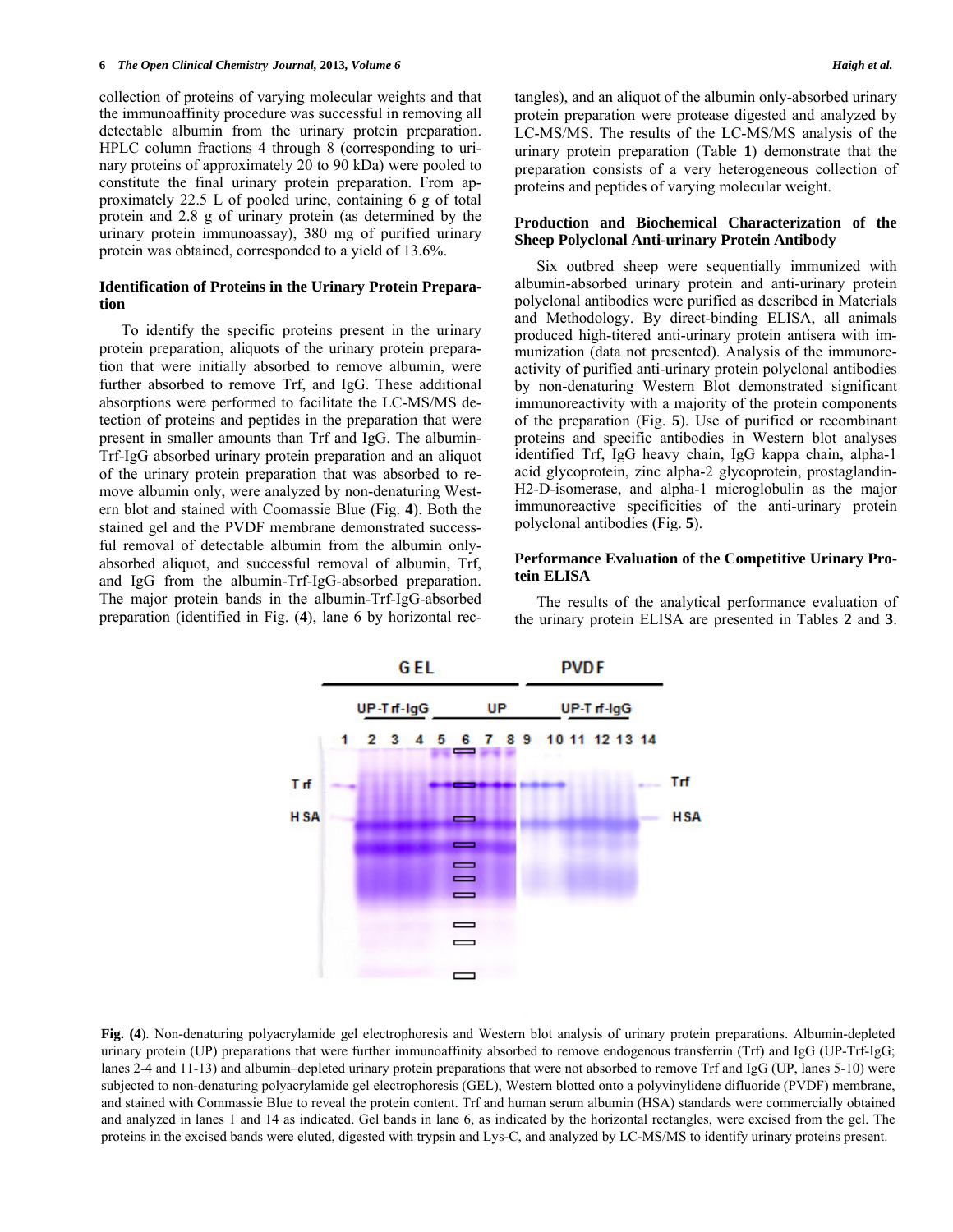| Protein                                     | <b>Average Abundance Score</b> <sup>a</sup> | Average Number of Peptides Detected <sup>b</sup> |
|---------------------------------------------|---------------------------------------------|--------------------------------------------------|
| Serotransferrin precursor                   | 1650.0                                      | 74.0                                             |
| Alpha-1-microglobulin                       | 707.0                                       | 29.5                                             |
| Zinc alpha-2-glycoprotein                   | 540.0                                       | 30.5                                             |
| IgG kappa chain                             | 330.5                                       | 10.0                                             |
| Alpha-1 acid glycoprotein 1                 | 295.0                                       | 17.5                                             |
| Alpha-1 acid glycoprotein 2                 | 244.0                                       | 15.5                                             |
| IgG gamma-4 chain                           | 229.0                                       | 13.5                                             |
| IgA alpha-1 chain                           | 224.5                                       | 10.0                                             |
| IgG lambda chain                            | 195.0                                       | 9.5                                              |
| IgG heavy chain                             | 179.0                                       | 6.5                                              |
| IgG gamma-1 chain                           | 172.5                                       | 6.0                                              |
| Prostaglandin-H2 D-isomerase                | 140.5                                       | 4.0                                              |
| Alpha-1 anti-trypsin precursor              | 116.5                                       | 7.0                                              |
| Vascular cell adhesion protein 1            | 77.0                                        | 3.5                                              |
| Haptoglobin precursor                       | 75.0                                        | 3.0                                              |
| Apolipoprotein D precursor                  | 74.0                                        | 1.5                                              |
| CD59                                        | 73.0                                        | 2.5                                              |
| Agrin precursor                             | 68.5                                        | $1.0\,$                                          |
| Epithelial growth factor (splice isoform 2) | 67.5                                        | 2.0                                              |
| Alpha-2-HS glycoprotein precursor           | 65.0                                        | 4.5                                              |
| G(M2) activator protein                     | 64.5                                        | 2.0                                              |
| Saposin                                     | 63.0                                        | 1.5                                              |
| Kininogen precursor                         | 57.5                                        | 3.0                                              |
| Hepatocyte growth factor-like protein       | 51.0                                        | 1.5                                              |
| Beta-2-glycoprotein 1                       | 48.5                                        | 3.0                                              |
| Lithostathine-1 alpha precursor             | 47.5                                        | 3.0                                              |
| Urine protein 1                             | 46.0                                        | 2.0                                              |
| CD44                                        | 41.0                                        | 1.0                                              |
| Major prion protein precursor               | 39.5                                        | 1.0                                              |
| Gelsolin                                    | 38.5                                        | 1.0                                              |
| Beta-trace 23kD glycoprotein                | 34.5                                        | $0.5\,$                                          |
| Calgranulin B                               | 33.0                                        | $1.0\,$                                          |
| Calgranulin A                               | 28.5                                        | 0.5                                              |
| Thrombin                                    | 28.5                                        | $0.5\,$                                          |
| Prostasin                                   | 28.0                                        | 0.5                                              |
| Serum albumin precursor                     | 25.0                                        | $1.0\,$                                          |

| Table 1. Relative Abundance of Proteins Present in Urinary Protein Preparations as Determined in Duplicate LC-MS/MS Ex- |  |  |  |  |
|-------------------------------------------------------------------------------------------------------------------------|--|--|--|--|
| periments                                                                                                               |  |  |  |  |

LC-MS/MS analysis of lyophilized solution phase and gel slice preparations of urinary proteins were performed by Transitions Therapeutics, Inc. and the Keck Biotechnology Resource Laboratory at Yale University, respectively.

<sup>a</sup>Measure of the relative confidence of protein detection. Reported score is the average of duplicate LC-MS/MS analyses of the same urinary protein preparation at both testing sites.

<sup>b</sup>Calculated as the average number of proteins detected in duplicate LC-MS/MS analyses of the same urinary protein preparation at both testing sites.

The average interassay precision of assay calibrators and three pools of human urine ranged from 6.9 %CV to 20.6 %CV across twelve separate precision runs. The average % recovery (accuracy) of spiked urinary protein in all three urine samples ranged from 104.2% to 108.3% (Table **2**). In

the dilution linearity assessment, recovery of urinary protein at all dilutions tested ranged from 96.3% to 102.9%. The dynamic range of the urinary protein assay was determined to be 0.08 µg/mL to 20 µg/mL (Table **3**).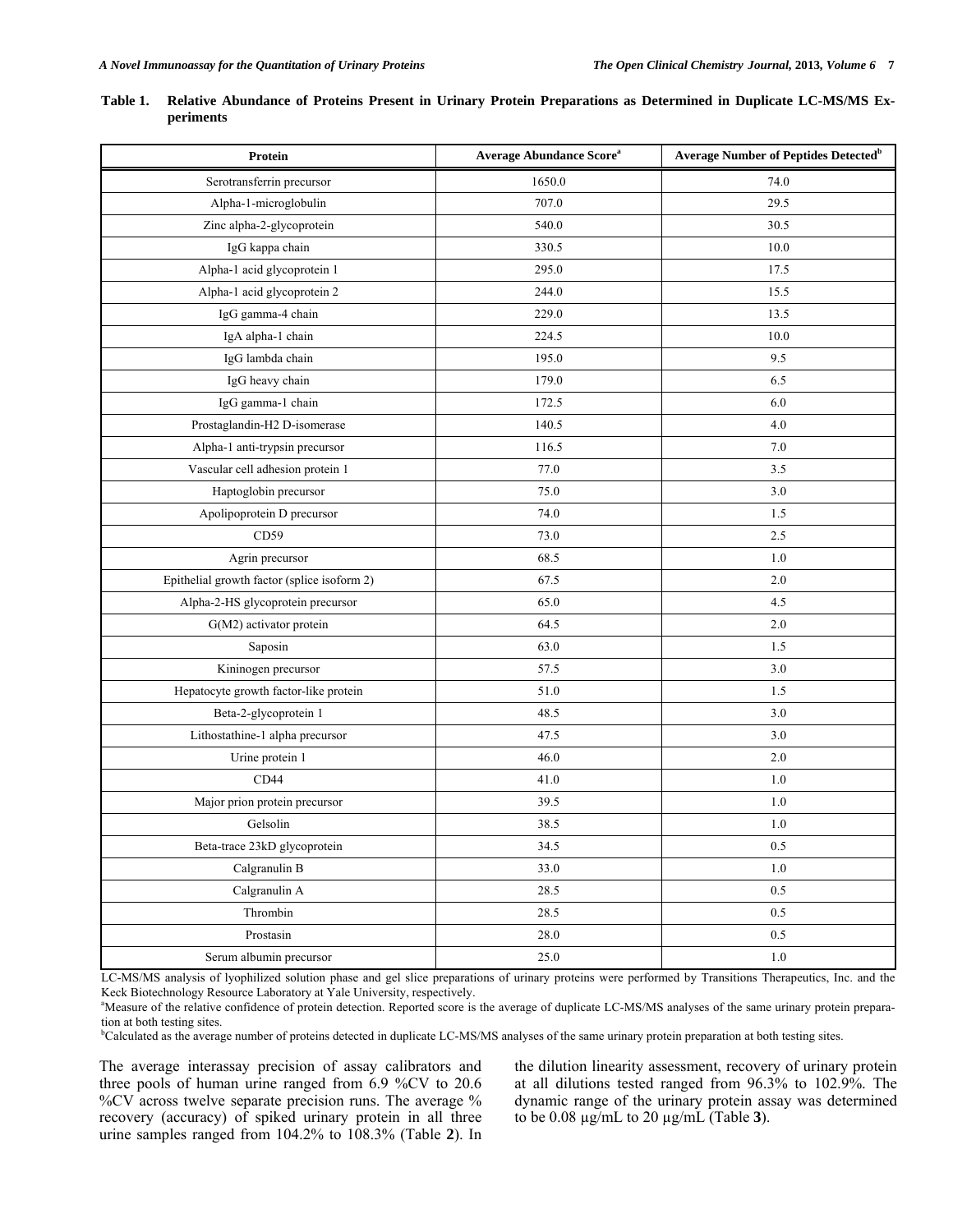|                                          | <b>Average UP Concentration</b> |                           |  |  |
|------------------------------------------|---------------------------------|---------------------------|--|--|
| <b>Interassay Precision</b> <sup>a</sup> | $(\mu g/mL)$                    | %CV                       |  |  |
| Standard 0.10 ug/mL                      | 0.09                            | 14.7                      |  |  |
| Standard 0.25 ug/mL                      | 0.25                            | 10.9                      |  |  |
| Standard 0.74 ug/mL                      | 0.74                            | 9.1                       |  |  |
| Standard 2.20 ug/mL                      | 2.25                            | 6.9                       |  |  |
| Standard 6.60 ug/mL                      | 6.19                            | 9.5                       |  |  |
| Standard 20.00 ug/mL                     | 21.91                           | 10.2                      |  |  |
| Human urine pool 1 (low)                 | 3.40                            | 18.9                      |  |  |
| Human urine pool 2 (med)                 | 20.00                           | 20.6                      |  |  |
| Human urine pool 3 (high)                | 66.60                           | 20.0                      |  |  |
| Spike Recovery <sup>b</sup>              | % Recovery                      | <b>Average % Recovery</b> |  |  |
| Urine sample 1, 10 ug/mL                 | 103.1                           |                           |  |  |
| Urine sample 1, 50 ug/mL                 | 102.3                           | 108.3                     |  |  |
| Urine sample 1, 150 ug/mL                | 119.4                           |                           |  |  |
| Urine sample 2, 10 ug/mL                 | 97.2                            |                           |  |  |
| Urine sample 2, 50 ug/mL                 | 120.6                           | 104.2                     |  |  |
| Urine sample 2, 150 ug/mL                | 94.7                            |                           |  |  |
| Urine sample 3, 10 ug/mL                 | 108.3                           |                           |  |  |
| Urine sample 3, 50 ug/mL                 | 94.2                            | 106.7                     |  |  |
| Urine sample 3, 150 ug/mL                | 117.5                           |                           |  |  |

**Table 2. Performance Evaluation of the Urinary Protein Competitive ELISA: Interassay Precision and Spike Recovery** 

<sup>a</sup>Interassay precision of each calibrator level and three human urine pools was determined from twelve individual interassay precision runs. The average urinary protein concentration and %CV was calculated across all twelve runs.

<sup>b</sup>Aliquots of three human urine samples were spiked with three different concentrations of urinary protein assay standard. The average % recovery reported for each sample is the average recovery for that sample across all three spiked concentrations.

# **Clinical Equivalence of the Urinary Protein ELISA Results to the Results Obtained Using Established Laboratory Methods of Quantitating Urinary Total Protein or Albumin**

 The clinical equivalence of 24 hour UPER, determined by the urinary protein immunoassay, to 24 hour total protein excretion rates or 24 albumin excretion rates, determined using established clinical laboratory methods, was evaluated using an unpaired t-test and generation of a ROC curve. Measurement of 24 hour UPER by the urinary protein immunoassay was able to distinguish between normoproteinuric (n = 291; m  $+$  SEM = 50.8  $+$  2.3 mg UPER per 24 hours) and proteinuric (n = 52; m  $+$  SEM = 74.3  $+$  6.4 mg UPER per 24 hours ) patient samples with statistical significance (p  $< 0.0001$ ,  $\alpha = 0.05$ ), while a ROC curve of 24 hour UPER results in this sample collection had an AUC of 0.6900 (95% CI = 0.6108 to 0.7692, Fig. **6**). Measurement of 24 hour UPER by immunoassay was also able to distinguish between normoalbuminuric (n = 281; m  $+$  SEM = 43.1  $+$  1.6 mg UPER per 24 hours) and albuminuric ( $n = 62$ ;  $m + SEM =$  $105.2 + 6.6$  mg UPER per 24 hours) patient samples with similar statistical significance ( $p < 0.0001$ ,  $\alpha = 0.05$ ), while a ROC curve of UPER results in normoalbuminuric and albu-

## **Table 3. Performance Evaluation of the Urinary Protein Competitive ELISA: Dilution Linearity and Dynamic Range**

| <b>Dilution linearity<sup>a</sup></b> | % Recovery           |
|---------------------------------------|----------------------|
| Urine pool, 1:5 dilution              | 102.6                |
| Urine pool, $1:10$ dilution           | 99.9                 |
| Urine pool, 1:25 dilution             | 96.3                 |
| Urine pool, 1:50 dilution             | 98.1                 |
| Urine pool, 1:75 dilution             | 90.4                 |
| Urine pool, $1:100$ dilution          | 102.5                |
| Urine pool, 1:200 dilution            | 97.6                 |
| <b>Dynamic Range</b> <sup>b</sup>     | Value                |
| ULQ                                   | $20 \text{ ug/mL}$   |
| LLO                                   | $0.08 \text{ ug/mL}$ |
| Range of the assay                    | $0.08 - 20$ ug/mL    |

a Percent recovery of urinary protein was determined at each dilution of a pool of human urine.

 ${}^{\bar{b}}$ Range of the assay is presented as the assay's LLQ – ULQ. LLQ and ULQ were defined as the lowest and highest assay calibrators with interassay precision  $\leq$  20%.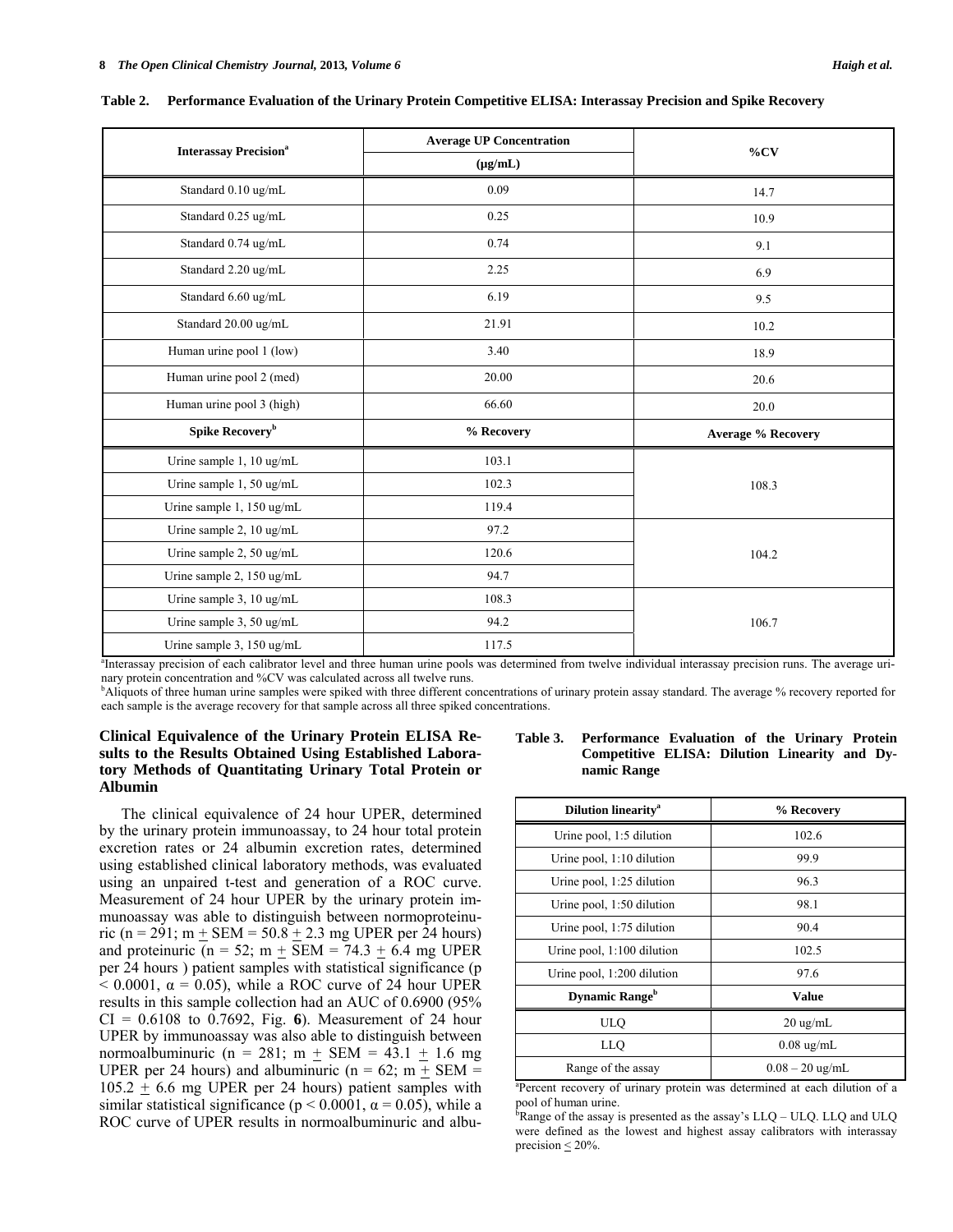![](_page_8_Figure_1.jpeg)

**Fig. (5).** Characterization of the reactivity of the polyclonal antiurinary protein antibody with purified urinary proteins by Western blot analysis. Aliquots of the purified urinary protein preparation, treated by affinity chromatography to remove only albumin, and molecular weight standards were subjected to non-denaturing polyacrylamide gel electrophoresis using a 12% acrylamide gel and electroblotted onto a polyvinylidene difluoride membrane. Lane 1, Coomassie Blue stained gel of electrophoretically-resolved molecular weight standards with molecular weights indicated in units of kilodaltons. Lane 2, Coomassie Blue stained gel containing electrophoretically-resolved, albumin-depleted, urinary protein preparation. Lane 3, Western blot of electrophoretically-resolved, albumindepleted, urinary proteins indicating the bands bound by the polyclonal anti-urinary protein antibody. The identity of the major protein components of the purified urinary protein preparation bound by the anti-urinary protein polyclonal antibody are indicated based on the binding of monoclonal antibodies specific for each of these proteins in separate Western blot experiments (data not presented).

minuric samples had an AUC of  $0.8782$  (95% CI =  $0.0.8286$ ) to 0.9278, Fig. **7**).

## **DISCUSSION**

 Protein, present in the urine, is the combined result of the physiological processes of glomerular filtration and tubular reabsorption. Normoproteinuric individuals with normal kidney function excrete large amounts of small molecular weight peptides and amino acids in their urine. These molecules, based on their size and charge, are freely filtered at the glomerulus and are not reabsorbed by the renal tubules. As diabetic kidney disease progresses, the size profile of excreted proteins changes from predominantly small molecular weight species to predominantly large proteins of greater than approximately 60 kDa [26-28], due to enhanced glomerular permeability and/or impaired tubular absorption [28- 31]. Proteinuria can be classified based on the molecular weight of the predominant proteins present in the urine. Glomerular proteinuria is characterized by the presence of predominantly large molecular weight proteins, such as immunoglobulin (150 kDa), Trf (80 kDa), albumin (60 kDa), alpha 1 anti-trypsin (52 kDa), and alpha 1 acid glycoprotein

![](_page_8_Figure_7.jpeg)

**Fig. (6).** Comparison of 24-hour urinary protein excretion rate (UPER), measured by the polyclonal antibody-based immunoassay, to 24-hour total protein excretion rate, measured by a clinical laboratory reference method, in identifying proteinuria. Normoproteinuric ( $n = 291$ ) and proteinuric ( $n = 52$ ) urine samples, classified by the total protein reference method, were analyzed by urinary protein immunoassay and the UPER for each sample was determined. Panel A, an unpaired, two-tailed, t-test ( $\alpha$  = 0.05) was used to assess the statistical significance of the difference in means (m) of the normoproteinuric (m  $\pm$  standard error of the mean [SEM] = 50.8  $\pm$ 2.3 mg per 24 hours) and proteinuric (m  $+$  SEM = 74.3  $+$  6.4 mg per 24 hours) groups. Panel B, a receiver-operating characteristics curve of the immunoassay results. AUC, area under the curve; CI, confidence interval.

(43 kDa). Tubular proteinuria is characterized by the presence of predominantly low molecular weight proteins, such as alpha 1 microglobulin (26 kDa), immunoglobulin light chains (25 kDa), retinol binding protein (20 kDa), and beta 2 microglobulin (12 kDa). In mixed proteinuria, both high and low molecular weight proteins are predominant, while in overflow proteinuria, monoclonal free immunoglobulin light chains, such as Bence-Jones proteins, are commonly observed [28].

 The urinary proteins that we have purified from human urine are a heterogenous collection of acute phase reactants, enzymes, and structural proteins derived from the serum or the tubular epithelium [32]. Based on protein molecular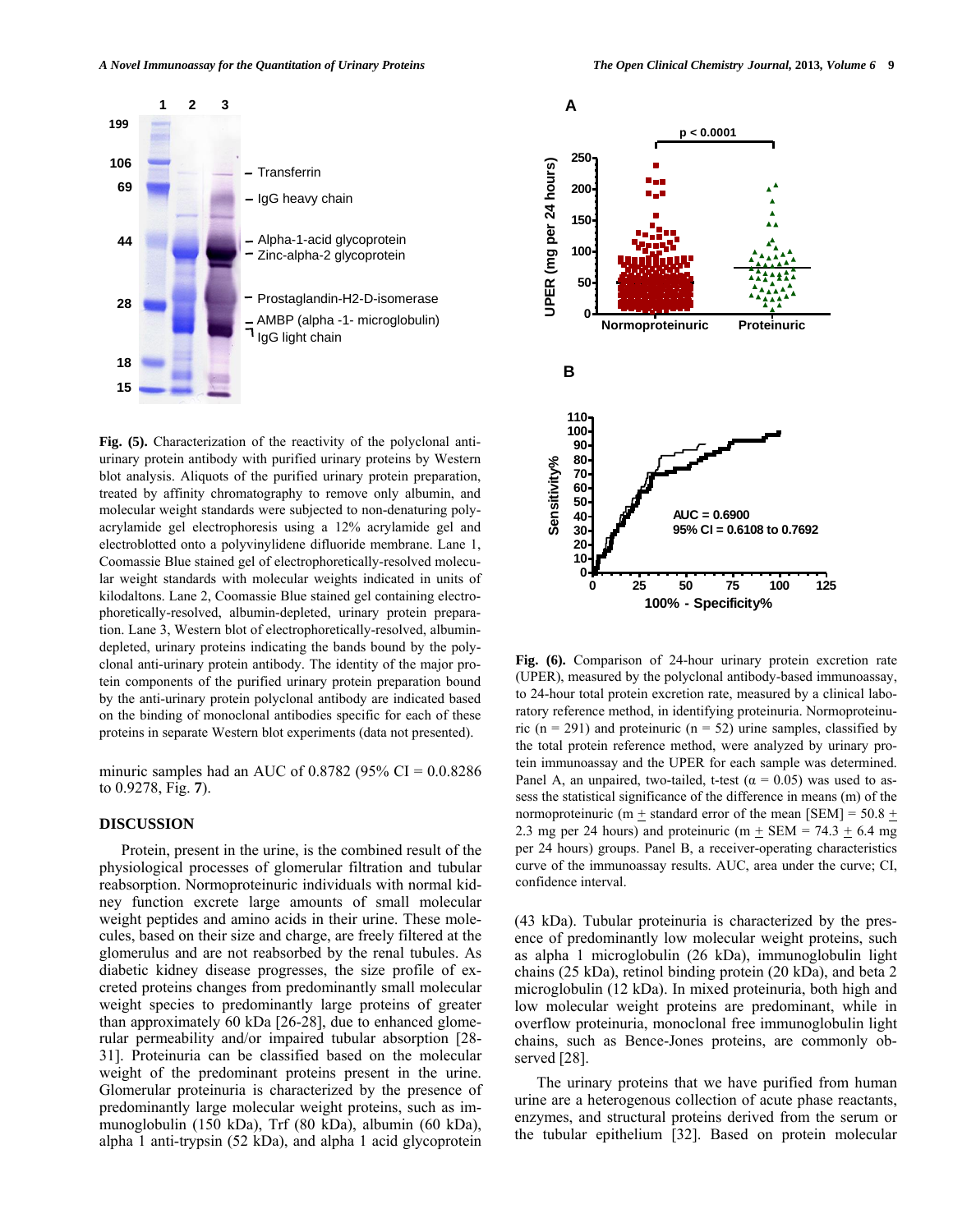weight, both the LC/MS-MS analysis of the purified urinary proteins and the identified specificities of the anti-urinary protein polyclonal antibody are suggestive of a mixed proteinuric profile. Zinc-alpha-2 glycoprotein, alpha-1 acid glycoprotein, alpha-1 microglobulin, and IgG, specificities identified in our polyclonal antibody, have been identified as specific biomarkers for diabetic nephropathy [33]. In a proteomic analysis of urines from type II diabetic patients, the concentration of zinc-alpha-2 glycoprotein increased across normoalbuminuric, microalbuminuric, and macroalbuminuric clinical groups, suggesting clinical utility as a biomarker of disease progression [34]. Using two-dimensional PAGE, multiple charged species of urinary albumin, Trf, zinc-alpha-2 glycoprotein, alpha-1 antitrypsin, haptoglobulin, alpha-1 microglobulin, and alpha-1 acid glycoprotein were identified due to differential glycosylation [35, 36]. The size selection and charge permeability barriers of glomerular filtration may be the reason why the presence of biochemically-modified forms of these proteins in urine is reflective of glomerular disease [35].

 Analytically and clinically, the urinary protein immunoassay performed well. The analytical performance results were acceptable for a non-automated, competitive immunoassay. Clinically, the measurement of a 24 hour urinary protein excretion rate using the urinary protein immunoassay was statistically equivalent to the measurement of either a 24 hour total protein excretion rate or a 24 hour albumin excretion rate in distinguishing between normal and pathological samples. Notably, a ROC curve analysis of this data set demonstrated that the urinary protein immunoassay was better able to distinguish between normoalbuminic and albuminuric samples than between normoproteinuric and proteinuric samples. We hypothesize that this difference may be due to the large amount of small molecular weight proteins, peptides, and amino acids detected in the total protein assay that are not detected in the albumin or urinary protein assays.

 Our novel assay development approach has several advantages. First, we performed a rigorous purification and characterization of urinary proteins from normoproteinuric and proteinuric diabetics and generated polyclonal antibodies specific for this collection of proteins. The purification strategy focused on non-albumin urinary proteins in a size range that should detect glomerular and/or tubular dysfunction. Additionally, the use of a polyclonal antibody in the new immunoassay permits the detection of multiple epitopes on multiple proteins in a sample based on their concentration and immunogenicity. The validity of this approach was confirmed by: 1) the identification of specific urinary proteins and anti-urinary protein polyclonal antibody reactivities that have been reported by other groups to have diagnostic significance in diabetic nephropathy, and 2) the clinical utility of the polyclonal antibody-based immunoassay in differentiating between the different clinical categories of albuminuria. Multiple epitope detection on several proteins may afford a better measure of urinary proteinuria than the detection of epitopes on a single protein, such as albumin. Additional studies are needed to prove this hypothesis.

 Despite these advantages, our studies had several limitations. The generation of polyclonal antibodies directed against a heterogeneous collection of proteins provides a

![](_page_9_Figure_6.jpeg)

**Fig. (7).** Comparison of 24-hour urinary protein excretion rate (UPER), measured by the polyclonal antibody-based immunoassay, to 24-hour albumin excretion rate, measured by a clinical laboratory reference method, in identifying albuminuria. Normoalbuminuric ( $n = 281$ ) and albuminuric ( $n = 62$ ) urine samples, classified by the albumin reference method, were analyzed by urinary protein immunoassay and the UPER for each sample was determined. Panel A, an unpaired, two-tailed, t-test ( $\alpha$  = 0.05) was used to assess the statistical significance of the difference in means (m) of the normoalbuminuric (m  $\pm$  standard error of the mean [SEM] = 43.1  $\pm$ 1.6 mg per 24 hours) and albuminuric (m  $\pm$  SEM = 105.2  $\pm$  6.6 mg per 24 hours) groups. Panel B, a receiver-operating characteristics curve of the immunoassay results. AUC, area under the curve; CI, confidence interval.

limited supply of a unique immunological reagent and raises important questions regarding antigenic crossreactivity in the assay and which proteins and protein epitopes are most diagnostically important. In these studies, we were able to identify the predominant proteins present in the urinary protein preparation and the major immunogenic specificities recognized by the polyclonal antibody. However, the urinary protein preparation contains proteins, and the polyclonal antibodies contain reactivities, that we have not characterized. The studies described here were not designed to identify which urinary proteins or protein epitopes, detected by our immunoassay, are most diagnostically informative. Nor did our studies address potential immunological crossreactivity between urinary protein epitopes that may be present in the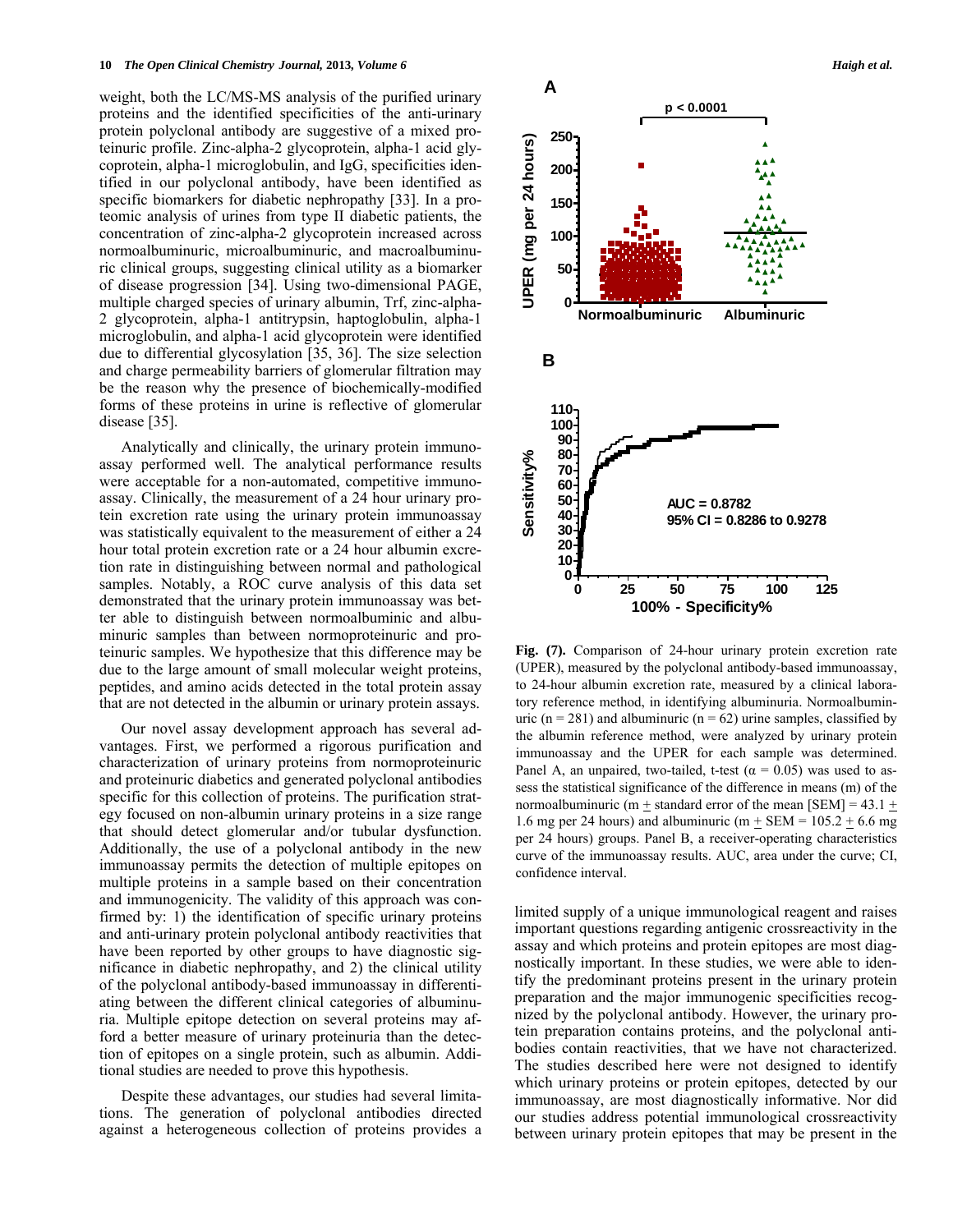anti-urinary protein polyclonal antibodies and the effect of that crossreactivity on sample analysis results. Additional studies currently ongoing in our laboratory involve the development of individual monoclonal antibody-based immunoassays and a multiplexed panel of monoclonal antibodybased immunoassays specific for the predominant urinary proteins present in the urinary protein preparation that are detected by the anti-urinary protein polyclonal antibody. These assays will allow a more thorough investigation of antigenic reactivity and will permit the identification of the most diagnostically informative, non-albumin, urinary proteins and protein epitopes.

 Another limitation of our studies was that the specificity of the polyclonal antibodies, and the immunoassay, could be "biased" by the small number of patients used to generate the sample pool from which the urinary proteins were purified and may not be reflective of the urinary proteins in the diabetic population at-large. We were not able to examine the urinary protein profile or reactivity in the immunoassay of the individual patient samples that constituted the pool from which the urinary protein preparation was purified, as these samples were provided to us as a pool. Also, the diagnostic utility of the polyclonal antibody used in the assay may be limited by the inter-patient variation of proteins expressed in urine and the differing affinity of the polyclonal antibody for these differentially expressed proteins. Both of these scenarios are unlikely, as the diagnostic utility of the predominant urinary proteins identified in our purified preparation and the immunoreactive specificities detected in the anti-urinary protein polyclonal antibody demonstrated by our results have been validated in published studies from other laboratories. Our current studies involving individual monoclonal antibody-based immunoassays will allow a more thorough investigation of intra- and inter-patient variation in protein excretion.

 It is interesting to speculate whether this collection of non-albumin urinary proteins, or specific non-albumin proteins within the 20 kDa to 90 kDa range, would provide an earlier indication of glomerular and/or tubular dysfunction than an albumin measurement. As urinary proteinuria is the result glomerular filtration and tubular reabsorption based on the size and charge of the filtered protein, it is conceivable that a protein or proteins within this molecular weight range may be a better indicator than albumin of the breakdown of these physiological processes. Additional studies with single timepoint and longitudinally-collected samples from normal and diabetic individuals, using the urinary protein immunoassay and monoclonal antibody-based ELISA methods specific for individual proteins within this molecular weight range, will be needed to answer this important question.

# **CONCLUSION**

 The measurement of 24 hour urinary protein excretion rates using the urinary protein immunoassay is clinically equivalent to the Microprotein (M-TP) method to the quantitation total protein and the Microalbumin (MA) method for the quantitation of albumin in identifying proteinuria or albuminuria.

### **ACKNOWLEDGEMENTS**

 Funding for the studies described in this manuscript was obtained from University Equity Capital, New Haven, CT (now PharmLogic, LLC; Warwick, RI 02886, USA).

 The authors wish to thank Dr. Michael Steffes for his critical review of this manuscript.

# **CONFLICT OF INTEREST DISCLOSURE**

 The authors declare that there are no conflicts of interest regarding the publication of this manuscript. Funding of the research played no role in the study design; collection, analysis, and interpretation of data; preparation of this manuscript; or in the decision to submit the report for publication.

 BH and DLV are paid consultants of PharmLogic LLC; Warwick, RI 02886; USA.

#### **ABBREVIATIONS**

| $\%CV$          | $=$ | percent coefficient of variation                                    |
|-----------------|-----|---------------------------------------------------------------------|
| <b>AUC</b>      | $=$ | area under the curve                                                |
| <b>CFA</b>      | =   | Complete Freund's Adjuvant                                          |
| CI              | $=$ | confidence interval                                                 |
| <b>ESRD</b>     | $=$ | end-stage renal disease                                             |
| <b>HPLC</b>     | $=$ | high performance liquid chromatogra-<br>phy                         |
| <b>IFA</b>      | $=$ | Incomplete Freund's Adjuvant                                        |
| kDa             | $=$ | kilodaltons                                                         |
| LC-MS/MS        | $=$ | liquid chromatography tandem mass<br>spectrometry                   |
| LLQ             | $=$ | lower limit of quantitation                                         |
| Lys-C           | $=$ | endoproteinase Lys-C                                                |
| M               | $=$ | mean                                                                |
| <b>ROC</b>      | $=$ | receiver-operating characteristic                                   |
| <b>PAGE</b>     | $=$ | polyacrylamide gel electrophoresis                                  |
| <b>PVDF</b>     | =   | polyvinylidene fluoride                                             |
| RT              | $=$ | room temperature                                                    |
| <b>SEM</b>      | $=$ | standard error of the mean                                          |
| <b>SDS-PAGE</b> | $=$ | sulfate-<br>sodium<br>dodecyl<br>polyacrylamide gel electrophoresis |
| <b>TMB</b>      | $=$ | 3,3',5,5' tetramethyl benzidine                                     |
| Trf             | $=$ | transferrin                                                         |
| ULQ             | =   | upper limit of quantitation                                         |
| UP              | $=$ | urinary protein                                                     |
| <b>UPER</b>     | $=$ | urinary protein excretion rate                                      |

## **REFERENCES**

[1] Atkins, R.C.; Zimmet, P. Diabetic kidney disease: act now or pay later. *Kidney Int*, **2010**, *77*, 375-377.